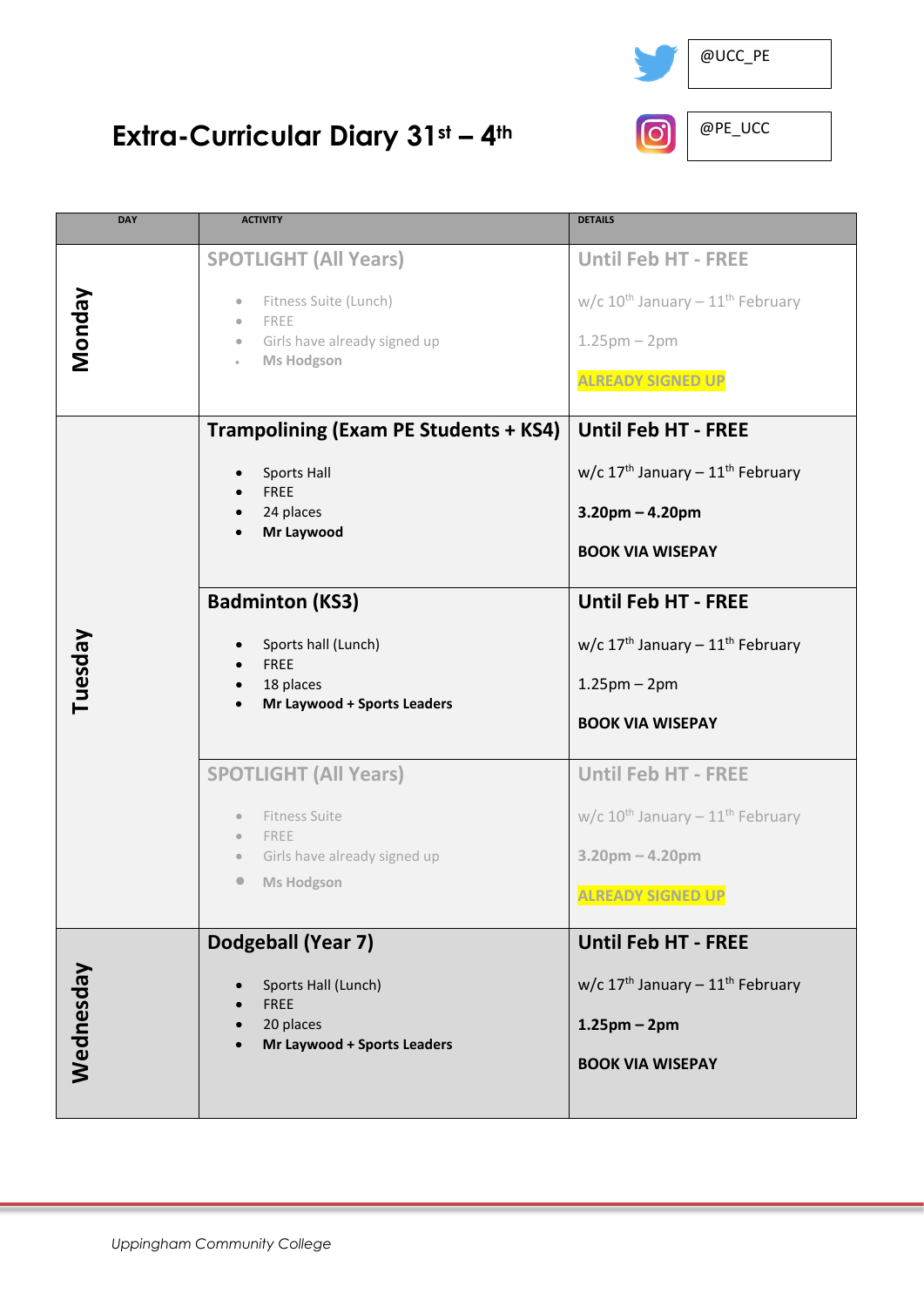|          | <b>Girls Futsal (All years)</b>                                                            | <b>Until Feb HT - FREE</b>                               |
|----------|--------------------------------------------------------------------------------------------|----------------------------------------------------------|
|          | <b>Sports Hall</b><br><b>FREE</b>                                                          | w/c 17 <sup>th</sup> January - 11 <sup>th</sup> February |
|          | 25 (Looking for those interested in competing<br>in upcoming fixtures)                     | $3.20$ pm – 4.20pm                                       |
|          | Mr Rowan/ Mr Grandidge                                                                     | <b>BOOK VIA WISEPAY</b>                                  |
|          |                                                                                            |                                                          |
|          | <b>SPOTLIGHT (All Years)</b>                                                               | <b>Until Feb HT - FREE</b>                               |
|          | <b>Fitness Suite</b><br>$\circ$<br>FREE<br>$\bullet$                                       | w/c $10^{th}$ January - $11^{th}$ February               |
|          | Girls have already signed up<br>$\circledcirc$                                             | $1.25$ pm – 2pm                                          |
|          | <b>Ms Hodgson</b><br>$\bullet$                                                             | <b>ALREADY SIGNED UP</b>                                 |
|          |                                                                                            |                                                          |
|          | <b>RYDA Dance (Street Dance)</b>                                                           | Until Feb HT - FREE                                      |
|          | <b>UCC Drama Studio</b><br>5.50 per week (Paid in termly blocks)                           | w/c $10^{th}$ January - $11^{th}$ February               |
|          | Sarah                                                                                      | $3.15$ pm $- 4.15$ pm                                    |
|          |                                                                                            | Book at https://rutlanddance.co.uk/                      |
|          | <b>RYDA Dance (Contemporary)</b>                                                           | Until Feb HT - FREE                                      |
|          | <b>UCC Drama Studio</b>                                                                    | w/c $10^{th}$ January - $11^{th}$ February               |
|          | 5.50 per week (Paid in termly blocks)<br>Sarah                                             | $4.15$ pm $- 5.15$ pm                                    |
|          |                                                                                            | Book at https://rutlanddance.co.uk/                      |
|          | <b>Squash Club (External club)</b>                                                         | <b>Until Feb HT - FREE</b>                               |
|          | <b>Uppingham Sports Centre</b>                                                             | w/c $10^{th}$ January - $11^{th}$ February               |
|          | 10 Places<br>£25 for a 5 week block                                                        | $4$ pm - 5pm                                             |
|          | <b>Mr Green</b><br>This is an offsite activity and transport to and from the sports centre | <b>Book Direct: Uppingham Sports</b>                     |
|          | needs to be arranged by parents                                                            | <b>Centre 01572 820830</b>                               |
|          | Fitness Club (Year 9, 10, 11)                                                              | <b>Until Feb HT - FREE</b>                               |
|          | <b>Fitness Suite</b><br><b>FREE</b>                                                        | w/c $10^{th}$ January - $11^{th}$ February               |
| Thursday | 25 places<br><b>Mr Clamp</b>                                                               | $3.20$ pm – 4.20pm                                       |
|          |                                                                                            | <b>BOOK VIA WISEPAY</b>                                  |
|          |                                                                                            |                                                          |